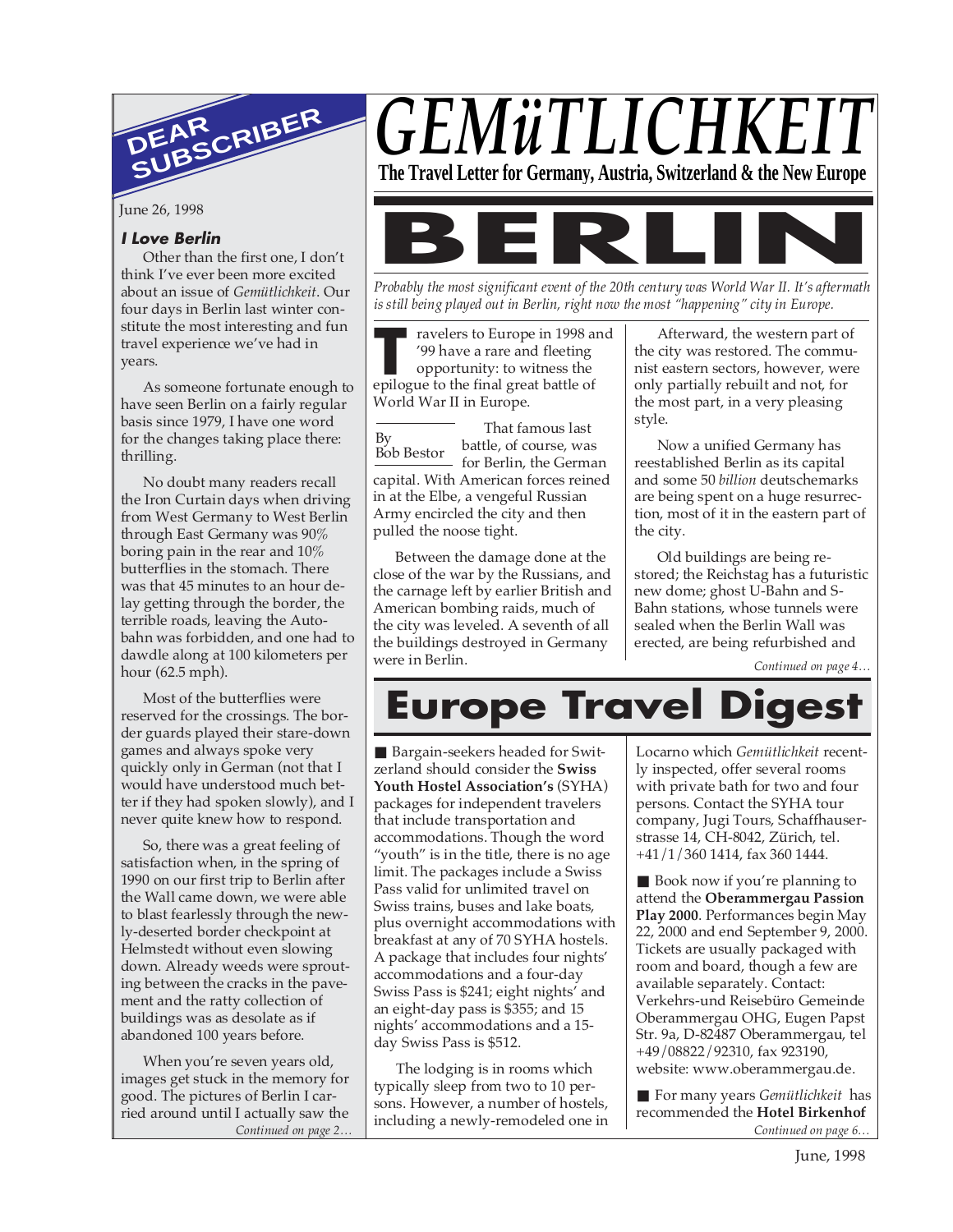# *DEAR SUBSCRIBER Continued from page 1*

town as an adult were from newsreels, which I saw a lot of in 1944 and 45. For more than 30 years, Berlin to me was burnt-out husks of buildings, streets piled high with rubble, and lines of old women in shawls passing rocks to each other, bucket brigade style. How, I wondered, could such a place ever be put back together? I think I concluded that it couldn't.

Well, what those women started more than 50 years ago is just now being finished; by the best engineering, architectural and construction expertise the late 20th century can muster. It's quite a sight and you ought not to miss it.

#### **What to See, How Long to Stay**

Berlin is so big (nine times the area of Paris), and there is so much to take in, we can only hope to hit the high spots and point you in the right direction for more information.

Our story this month covers mainly things that particularly interested us. What we didn't have room for would fill a year's worth of newsletters. For the main sights we recommend Michelin's newly-published *Green Guide for Berlin.* With respect to what will be happening at the time of your visit, the Berlin Tourist Office (see opposite page) puts out an excellent quarterly magazine with a complete schedule of events plus stories in English on the city's tourist attractions. Berlin's Web Page

(www.Berlin.de) is promising but we

found many links to be dead-ends. Still, it's worth a look.

*Rick Steves' Germany, Austria & Switzerland* guidebook recommends two days for Berlin. (Of course Mr. Steves doesn't much like what's going on in the city, commenting that "Hitler's dreams of a grand postwar Berlin seem to be resurrected on the 'Berlin 2005' posters." He goes on to say he fears a "*Blade Runner* future" — a reference to the 1982 sciencefiction movie about a souless, bleak, sprawling city in the year 2019.)

When it comes to traveling in Europe Mr. Steves knows his onions, but we disagree with his see-Berlinin-two-days recommendation. If that's all the time you have, so be it, but three days should be the minimum and a week is much better.

A three-day visit might include a day of walking in the east through the *Mitte* to see the Gendarmenmarkt, Brandenburg Gate, the Reichstag, a revitalized Friedrichstrasse, Unter den Linden and some of the as yet unreconstructed neighborhoods.

You'll want to spend part of another day at the Infobox, visit the Pergamon and Dahlem Museums as well as the new Gemäldegalerie. Take half a day to window shop along the Ku'damm, stopping for lunch on the sixth floor of the department store Ka De We. Other musts are Charlottenburg Palace, Checkpoint Charlie Museum, the Memorial Church and the Tiergarten.

The foregoing will easily fill three

days and we haven't even mentioned Berlin's great zoo; interesting neighborhoods like Kreuzberg, Prenzlaur, Savignyplatz and Grunewald; boat tours on the city's network of rivers and lakes; Potsdam; the Olympic Stadium; dozens of museums; and the World War II memorials; Haus der Wannsee-Konferenz and Topographie des Terrors.

# **Editor's Choices**

As you will see, we handed out an unprecedented number of "Editor's Choice" designations this month. Perhaps we were just in a great frame of mind, but I think each of the selections is justified. The **Art Nouveau** is one of the best big city hotel values we've seen in a long time, the **Spree Athen** and **Ewige Lampe** were great fun, the **Domus** remains a solid choice, the **Gendarm** is another extraordinary value, the elegant little **Luisenhof** could nearly double its rates if it was near the Ku'Damm, and the **Schlosshotel Vier Jahreszeiten** (not to be confused with the **Four Seasons** on Gendarmenmarkt) is the epitome of luxury.

With the exception of the Domus and maybe Ewige Lampe, these businesses have all been established since unification.

# **Oops**

Last month we erred in referring readers to the **Eur Air Pass**. We didn't do our homework. Since no cities in Switzerland or Austria are included in the network of destinations, the service is of very limited use to *Gemütlichkeit* subscribers.**IN** 

| <i><b>GEMÜTLICHKEIT</b></i><br>Vol. 12, No. 6                                                                                                                                                                                                                                                                                                                                                                                                                                                                                                                                                      |                                                                                            | <b>HOTEL RESTAURANT RATING KEY</b>                                            |                                                                                               |                                                                             |                         |
|----------------------------------------------------------------------------------------------------------------------------------------------------------------------------------------------------------------------------------------------------------------------------------------------------------------------------------------------------------------------------------------------------------------------------------------------------------------------------------------------------------------------------------------------------------------------------------------------------|--------------------------------------------------------------------------------------------|-------------------------------------------------------------------------------|-----------------------------------------------------------------------------------------------|-----------------------------------------------------------------------------|-------------------------|
| <b>June, 1998</b>                                                                                                                                                                                                                                                                                                                                                                                                                                                                                                                                                                                  | The Travel Letter for Germany, Austria, Switzerland & the New Europe                       | <b>Rating Scale</b><br>Excellent                                              | <b>Scale</b><br>$16 - 20$                                                                     | <b>Hotel Rating Criteria</b><br>People/Service                              | 30%                     |
| <b>Editor &amp; Publisher:</b><br><b>Associate Editors:</b><br><b>Contributing Editors:</b>                                                                                                                                                                                                                                                                                                                                                                                                                                                                                                        | Robert H. Bestor, Jr.<br>Elizabeth Schiller<br>C. Fischer, R. Holliday,<br>Nikki Goth Itoi | Above Average<br>Average<br>Adequate<br>Unacceptable                          | 12 - 15<br>8 - 11<br>4 -<br>$\overline{7}$<br>$0 -$<br>-3                                     | Location/Setting<br>Guestrooms<br>Public rooms<br>Facilities/Restaurant     | 15%<br>30%<br>5%<br>20% |
| <b>Design &amp; Composition:</b><br><b>Consulting Editor:</b><br><b>Subscription Dept:</b>                                                                                                                                                                                                                                                                                                                                                                                                                                                                                                         | Paul T. Merschdorf<br>Thomas P. Bestor<br>Andy Bestor, K. Steffans                         | <b>Value Rating</b><br>Outstanding Value<br>Very Good Value                   | <b>Scale</b><br>$17 - 20$<br>$12 - 16$                                                        | <b>Restaurant Criteria</b><br>Food<br>Service                               | 65%<br>20%              |
| <b>Gemütlichkeit</b> (ISSN 10431756) is published monthly by UpCountry Publish-<br>ing, 2892 Chronicle Avenue, Hayward, CA 94542. TOLL FREE: 1-800/521-<br>6722 or 510/538-0628. Fax: 510/582-8296. e-mail gemut@pacbell.net. Sub-<br>scriptions are \$67 per year for 12 issues. While every effort is made to provide<br>correct information in this publication, the publishers can make no quarantees<br>regarding accuracy. Periodicals postage paid in Hayward, CA.<br><b>POSTMASTER: SEND ADDRESS CHANGES TO:</b><br>Gemütlichkeit, 2892 Chronicle Ave., Hayward, CA 94542<br>Gemütlichkeit |                                                                                            | Average Value<br>Below Average Value<br>A Rip-Off                             | $9 - 11$<br>$5 - 8$<br>0<br>4<br>$\overline{\phantom{a}}$<br>Special <sup>O</sup> Designation | Atmosphere<br>By virtue of location, decor, charm, warmth of management, or | 15%                     |
|                                                                                                                                                                                                                                                                                                                                                                                                                                                                                                                                                                                                    |                                                                                            | combination thereof, an especially pleasant establishment.<br>2<br>June, 1998 |                                                                                               |                                                                             |                         |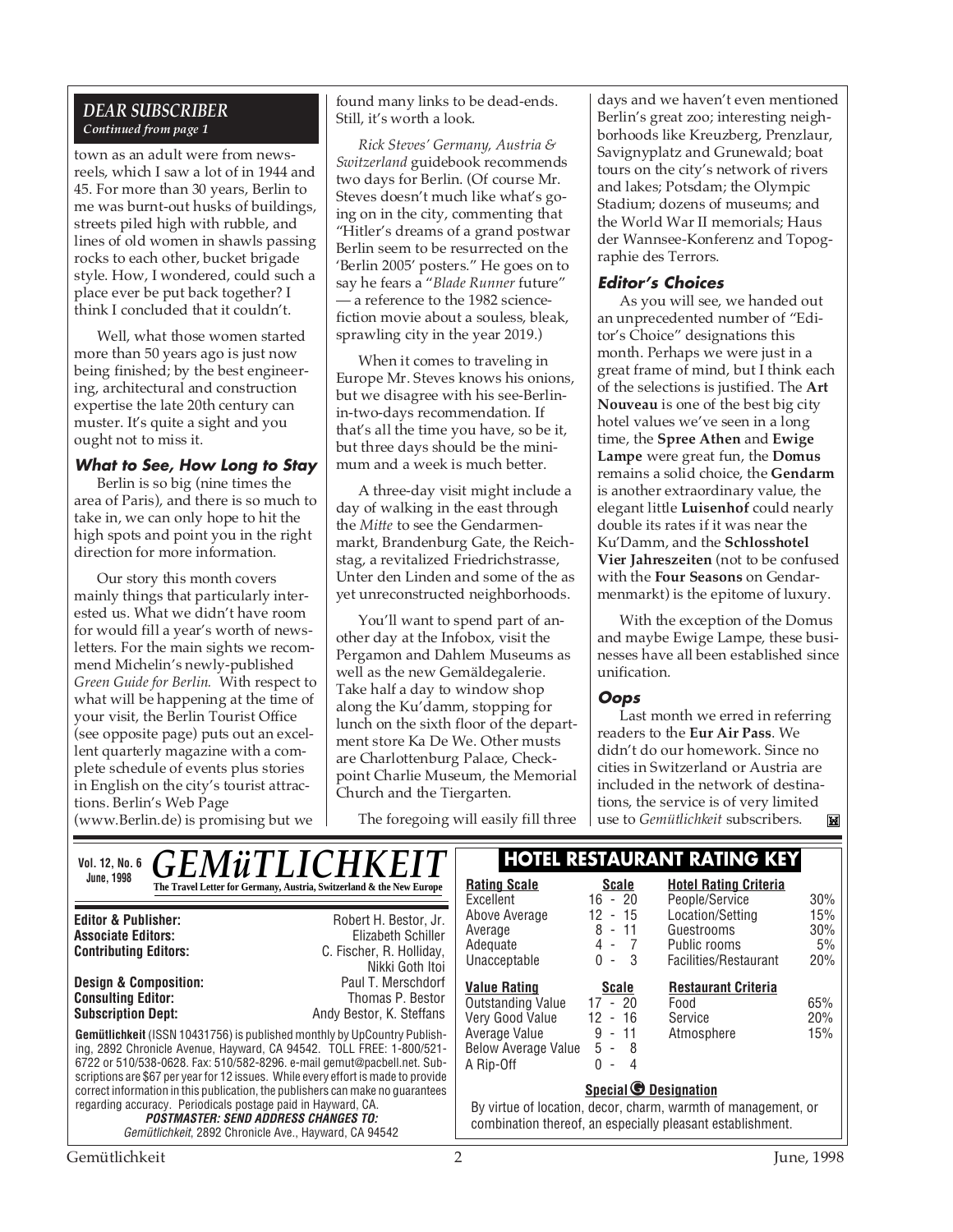# **Berlinformation**

**Population:** 3.5 million

**Altitude:** 40 meters/131 feet **Distances from:**

| Dresden   | 192 Km/120 miles      |
|-----------|-----------------------|
| Frankfurt | 566 Km/354 miles      |
| Hamburg   | $289$ Km $/181$ miles |
| Munich    | 585 Km/366 miles      |
| Paris     | 1069 Km/668 miles     |
| Vienna    | 642 Km/401 miles      |
| Zürich    | 852 Km/533 miles      |
|           |                       |

#### **Tourist Information:**

Berlin Tourism USA, 245 Fifth Ave., Suite 2204, New York NY 10016, tel. 212-896-3333, fax 212-896-3342

Berlin Tourist Office, Am Karlsbad 11, D-10785 Berlin, tel. +49/030/ 2647 4812, fax 2647 4899 (from the U.S. don't dial first "0")

Berlin Tourist Office 24-hour hotline for hotel bookings: +49/030/250025

**Web site:** www.berlin.de

**Other Important Stuff:**

■ The **Berlin WelcomeCard** for 29 DM (\$16), good for three days of unlimited travel on Berlin's extensive U-Bahn and S-Bahn lines, is essential. Though the pass comes with a stack of coupons good for various discounts at many of the attractions you'll want to see, it's a superior deal just for the transportation alone.

■ A cheap and easy way to see many of Berlin's current attractions is to board a double-decker **#100 bus** at the Bahnhof Zoo station to Alexanderplatz in the *Mitte*. Along the way it passes such attractions as the **Kaiser-Wilhem Memorial Church**, the **Siegassäule** (Victory Column) in the **Tiergarten**, the **Bellevue castle**, the **World Cultural Center**, the **Reichstag**, **Brandenburg Gate**, **Humboldt University**, the **Deutsche Staatsoper** and **St. Hedwig's Cathedral**. Disembark at Alexanderplatz. The ride is free with the **Berlin WelcomeCard**.

■ Persons who book at least one hotel night through the Berlin Tourist Office (see above) are eligible for a **Rail Inclusive Tour (RIT)**. Sample roundtrip prices include: Dresden \$60 first class, \$39 second class; Hamburg \$108 first

class, \$72 second class; Munich \$139 first class, \$93 second class. These are substantial savings on regular pointto-point German rail fares.

■ To "sidewalk supervise" the huge construction project at Potsdamer Platz, visit the bright red **Infobox's** viewing platform which overlooks the site. In addition, models, film, 3- D animation and computer simulations illustrate what the new heart of Berlin will look like. The Infobox is free and open 9am to 7pm weekdays except Thursdays when it is open until 9pm — and 11am to 7pm weekends. Infobox, Leipziger Platz 21, tel. 226 62424. Potsdamer Platz U-Bahn and S-Bahn stations.

■ **Haus at Checkpoint Charlie**, the museum which documents the history of the Berlin Wall and the many East-to-West escape attempts, is not to be missed. A small surviving section of the Wall can be reached from here via Zimmerstrasse. Checkpoint Charlie Museum, 43-44 Friedrichstrasse. Admission 7.5 DM (\$4.16) (25% discount with WelcomeCard), open 9am to 10pm.

The last preserved original Wall watchtower, now the **Museum der Verbotenen Kunst** (Forbidden Art), offers photos, uniforms and various border guard paraphernalia. Museum der Verbotenen Kunst, Berlin-Trepow, Schlesischer Busch, Schlesische Strasse & Puschkinallee.

■ **Haus der Wannsee-Konferenz** is a permanent exhibition on the 1942 Wannsee Conference, where top Nazi officials decided on the "final solution" — the extermination of all European Jews. Called a memorial rather than a museum. Haus der Wannsee-Konferenz, Zehlendorf, Am Grossen Wannsee 56-58. Open Tues-Fri 10am-6pm, Sat & Sun 2pm- 6pm. Take the S-Bahn to Wannsee, then bus #114.

■ Another memorial, the **Topographie des Terrors** is in what was once a Gestapo interrogation room. It illustrates the crimes of the Nazi era. Kreuzberg, Stresemannstrasse 110, open 10am-6pm daily.

#### **Events:**

■ This summer Berlin observes the **50th Anniversary of the Berlin Airlift**. *The Tempelhof Airport and the Berlin Airlift* is a guided tour conducted by airlift historian, Frank Schmitz, and costs 16 DM (\$9) per person. Tours are at 3pm on the third Saturday of each month through September. Contact the Berlin Tourist Office.

■ The 38th **German-American Volks Fest** is scheduled for July 24 through August 16, 1998. Commemorating the bond between Berliners and Americans, it's 1998 theme is "Arizona: the Grand Canyon state." Location: Hüttenweg (Dahlem).

■ The **Berlin Festival of Jugglers and Acrobats** is July 31 through August 9. Location: Forum Fridericianum, Unter den Linden between Staatsoper and the Kronprinzenpalais.

■ Berlin's new **Gemäldegalerie** (Painting Gallery), displaying some 1,300 paintings, hung on 2.8 kilometers of wall space, opens this month.

This priceless collection from the 13th to 18th centuries is now together for the first time in more than 50 years. At the end of WWII, the paintings were divided and removed by Allied forces. American troops took some works to the U.S. and the Russians transported paintings from the Kaiser Friedrich Museum to the Soviet Union.

After long and difficult postwar negotiations, the collection was returned to Germany; some paintings went to the Dahlem Museum in West Berlin, others to Museum Island in East Berlin.

Based on a core of works that once belonged to Frederick the Great of Prussia, the collection includes works by Cranach, Dürer, Van Eyck, Van der Weyden, Rubens, Van Dyck, Rembrandt, Hals, Vermeer, Gainsborough, Watteau, Giotto, Titian, Raffael and Caravaggio.

Gemäldegalerie, Kulturforn, Berlin-Tiergarten, Matthäikirchplatz. Open Tues.-Fri. 10am-6pm, Sat.-Sun. 11am-6pm. U-Bahn/S-Bahn Potsdamer Platz. Admission 8 DM (\$4.44.) M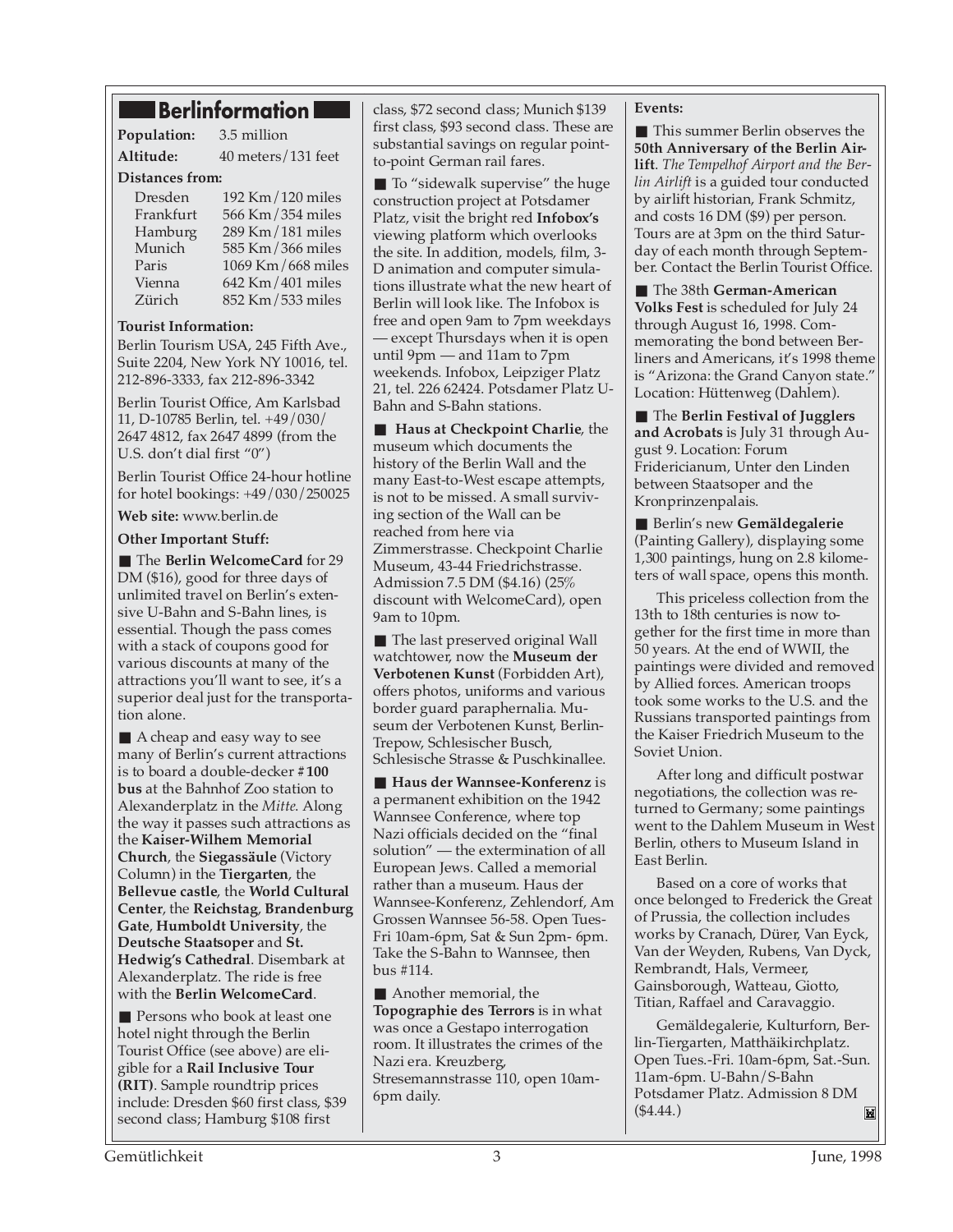# *BERLIN Continued from page 3*

put back on-line; rivers are being rerouted and the world's best architects and richest entrepreneurs are returning once-famous boulevards to former glory. Potsdamer Platz, before the war the busiest square in town, but reduced to a vacant lot under communist rule, is now the world's largest construction site.

All this makes Berlin a prime destination for the traveler with even a passing interest in 20th century history. And, except for the Wall small sections of which have been preserved — a lot of that history is still there to see: the reminders of the war and postwar eras, plus the new construction.

In a few years, the only remaining evidence of what happened between 1932 and 1990 will be limited to a few sanitized memorials like the Kaiser-Wilhelm Church in the western part of the town, a few yards of Wall, and whatever memorabilia is to be found in places like the Checkpoint Charlie Museum.

Today, though astonishing progress has been made, the reconstruction is far from finished; a fact that will be apparent when you walk through the long-neglected *Mitte*, formerly the heart of the city. Meander down side streets lined with crumbling gray apartment buildings still defaced by hundreds of bullet holes. Many are occupied and in some cases their residents live without such basics as hot water.

 An unusual sight on Oranienburger Strasse is the *Tacheles*, a decayed former department store occupied by squatters while the building's ownership is being resolved after unification. "Government and businessmen destroy what belongs to the people" reads a banner hanging from fourth story windows. (There's a little bit of Berkeley in Berlin — or vise versa. The city's politics have always been left of center; remember, this is a town which never voted for Hitler.)

An adjacent field, scattered with weird metal sculptures and rusted

out buses and automobiles, has become a sort of "people's park," attracting not only Berlin's counterculture but its mainstream youth as well. A proper young woman employed by the tourist office told us she goes there often and will be sorry when it's gone.

(An interesting aside about the city's "alternative-culture:" In the past few years, graffiti has proliferated throughout Europe and Berlin seems to have more than its share. There are exceptions, however. One is the restored Gendarmenmarkt. The entire square and its authoritarian, establishment buildings — the Schauspielhaus (theater), the German cathedral and the French cathedral — remain unmarked. Why? No one knows for sure, but it seems that even among what must be an army of spray can-equipped vandals there is respect for the institutions represented there.)

Not far from the *Tacheles*, along Friedrichstrasse, are the stunning results of some of that 50 billon Dmarks. While the food department of the Paris department store Galaries Lafayette, at Friedrichstrasse and Franzöisiche Strasse, doesn't measure up to Ka De We's in the west, its glass atrium is worth a look.

One of the more appealing of the east's rebirths is the Hackesche Höfe, a linkage of residential buildings and their courtyards designed in 1906 by architect August Endell. Though they survived the war, these properties under communism were principally used for storage and parking. Now they have been beautifully returned to their intended use which was to combine residential space with restaurants, theaters, offices, shops and galleries. Located between Rosenthaler Strasse and Sophienstrasse, Hackesche Höfe's cafés and bars are popular eastern sector yuppie hangouts.

Despite the massive changes in the east and the move toward the *Neue Mitte,* for the time being most visitors will be more comfortable in the west, near the Kurfürstendamm. The big change in the east is yet to come; the capital remains in Bonn, moving to Berlin in stages over the

next two to three years.

Some overanxious businesses that headed east too quickly paid with their lives. The chic restaurant **Fofi's** is an example. For many years a Ku'damm area fixture, the restaurant discovered that even though it was ready to relocate, its customers weren't. Fofi's moved to the *Neue Mitte* in 1995 but failed last year.

This is not to say there aren't good hotels and restaurants in the east; it's just that the west has a much greater selection of both plus better shopping and strolling. Thus, our advice is sleep and eat (most of the time, at least) on the western side but don't miss the east. Those who choose headquarter in the *Neue Mitte*, however, will find substantially lower prices.

# **Hotels (West)**

Art Nouveau Hotel-Pension Open only a few months, this is a

wonderful bargain in a very desirable neighborhood. Big, airy, highceilinged rooms, each with its own decor. You might ask for Number 10, a corner double with hardwood floors and a with hardwood floors and a **CHAICE**<br>niche with a love seat, or Number 8 which is very large, though on the street side. EDITOR'S CHOICE

One block from Ewige Lampe (see box page 6) and around the corner from Spree Athen (see under restaurants).

**Daily Rates:** Singles 155 DM (\$86), doubles 180 DM (\$100), suite 210 DM (\$117). Prices are about 20% higher during trade fairs and conventions.

**Contact:** Art Nouveau, Leibnizstr. 59, D-10629 Berlin, tel. +49/030/327 7440, fax 327 744 40.

**Rating:** QUALITY 16/20, VALUE 16/20

# Domus

One of western Berlin's best values. In a good neighborhood with a nice selection of restaurants and only a five-minute walk from the Ku'damm. EDITOR'S CHOICE

Our large corner room (Number 319) had a separate sitting area, recessed lighting, and a very comfortable bed with a high-quality, soft cotton duvet and pillow covers.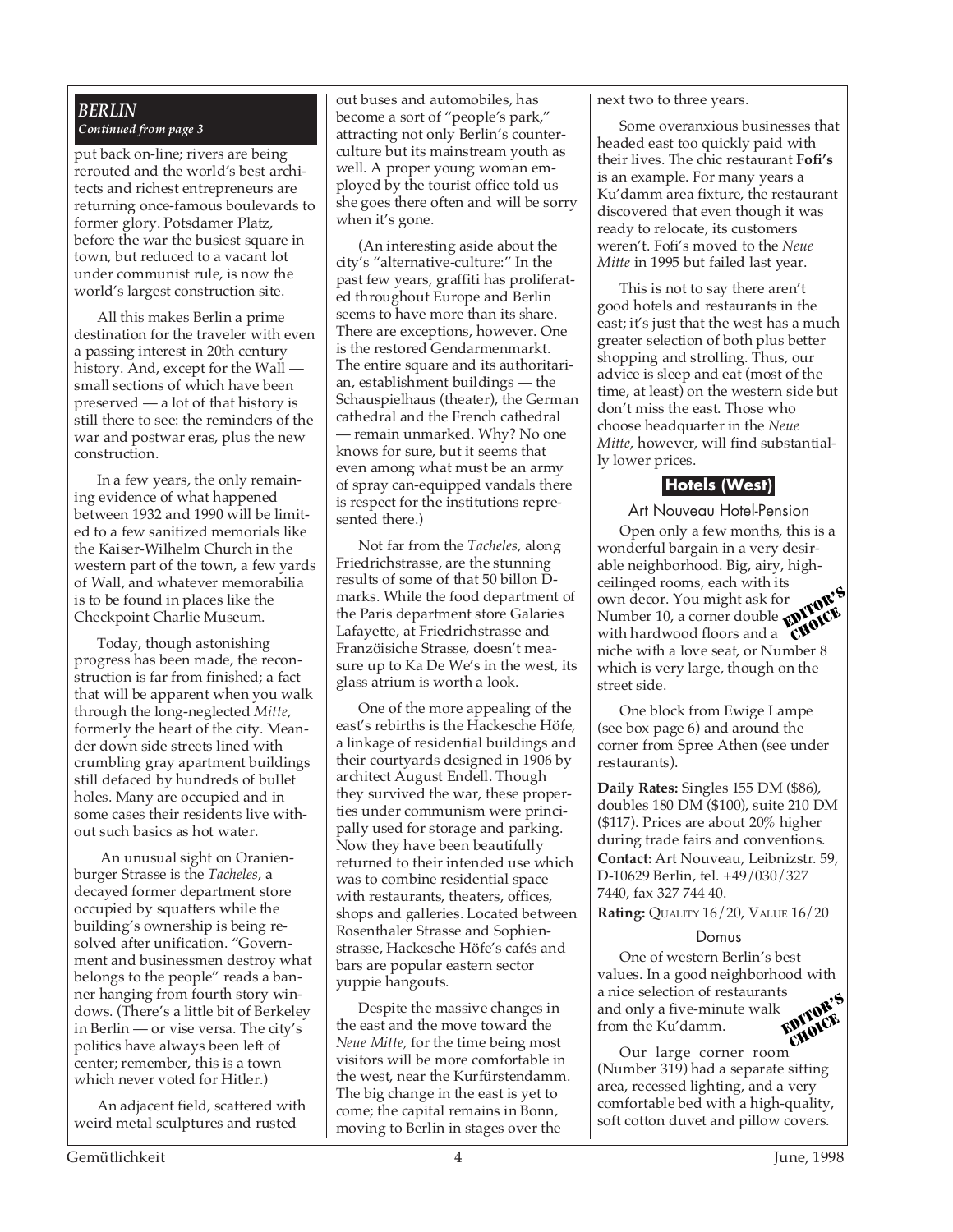The high-ceilinged breakfast room is cheery and bright with a spare, modern decor. The buffet was good but the orange juice had a tinny taste.

Location and price make this longtime *Gemütlichkeit* favorite an Editor's Choice.

**Daily Rates:** Singles 139 to 165 DM (\$77-\$92), doubles 198 to 265 DM (\$110-\$147).

**Contact:** Hotel Domus, Uhlandstrasse 49, 10719 Berlin, (Berlin-Wilmersdorf), tel. +49/030/ 8803440, fax 88034444

**Rating:** QUALITY 14/20, VALUE 15/20

#### **Bleibtreu**

Arty, elegant hotel in the area between the Ku'damm and Savignyplatz. Imaginative design and appointments make the small guestrooms seem bigger than they actually are.

An interesting, charming city hotel but prices seem out of line to us. Nearby Hotel-Pension Art Nouveau has much larger rooms at half the price.

**Daily Rates:** Singles 234 to 344 DM (\$130-\$191), doubles 274 to 384 DM (\$152-\$213). Breakfast is an additional 25 DM (\$14) per person. **Contact:** Bleibtreu Hotel, Bleibtreustraße 31 , 10707 Berlin (Berlin-Charlottenburg), tel. +49/ 030/884740, fax 88474444 **Rating:** QUALITY 15/20, VALUE 7/20

Schlosshotel Vier Jahreszeiten

Ignore the Adlon Hotel hype, this is Berlin's best hotel. Combines great charm  $\sum_{k=1}^{\infty}$  can be be seen to be seen that  $\sum_{k=1}^{\infty}$  with authentic luxury. Built at the beginning of the century for the Kaiser's personal attorney, it was the city's most beautiful and expensive home. Now, after an eventful 90 years, it may well be, as a rival Berlin innkeeper put it, "Germany's finest hotel." The remodeling job, directed by the famous German designer Karl Lagerfeld, cost one million DM (\$550,000) — per room. EDITOR'S CHOICE

The hotel sits on lovely grounds behind high walls and a gated entrance in Berlin's neighborhood of great mansions, the Grunewald. Unfortunately, the center of Berlin is 10-15

minutes away by public transport.

Among the five best hotels we've ever seen.

**Daily Rates:** Singles 545 to 675 DM (\$303-\$375), doubles 595 to 725 DM (\$331-\$403)

**Contact:** Schlosshotel Vier Jahreszeiten, Brahmsstrasse 10, D-14193 Berlin, tel. +49/030/895 840, fax 8958 4800

**Rating:** QUALITY 19.5/20, VALUE 13/20

# **Hotels (East)**

#### Gendarm

Nice interior in an ugly shell. Nonetheless, a top value in the *Mitte*. Directly on Gendarmenmarkt, the building's exterior, which still shows a the state of the building's<br>exterior, which still shows a **CHOICE**<br>few bullet holes, had not been redone as of December 1997 but soon will be. EDITOR'S CHOICE.<br>CHOICE

Ask for Room #37, a double at 160 DM (\$89). Number 33, a corner suite with splendid views of the Gendarmenmarkt's stately buildings, is one of Berlin's best bargains at 200 DM (\$111).

**Daily Rates:** Singles 140 to 160 DM (\$78-\$89), doubles 150 to 180 DM (\$83-\$100), suites 200 DM (\$111) **Contact:** Hotel Gendarm, Charlottenstrasse 60, 10117 Berlin, (Berlin-Mitte), tel. +49/030/2044626, fax 2082482

**Rating:** QUALITY 13/20, VALUE 16/20

# Luisenhof

This 27-room townhousestyle hotel is an elegant oasis in what is still a rather drab neighborhood near the *Mitte*. For this level of comfort west of the Brandenburg Gate, one pays about 20% more. EDITOR'S **CHOICE** 

Most of the *Mitte's* attractions are within walking distance. Otherwise the Heinrich-Heine (U8) underground station is only a couple of blocks away.

The best hotel in this group, save the Schlosshotel Vier Jahreszeiten.

**Daily Rates:** Singles 175 to 290 DM (\$97-\$161), doubles 210 to 290 DM (\$117-\$161). Weekend rates are 175 DM (\$97) single and 185 DM (\$103) double.

**Contact:** Hotel Luisenhof, Köpenicker Strasse 92, 10179 Berlin (Berlin-Mitte), tel. +49/030/2415906, fax 2792983

**Rating:** QUALITY 17/20, VALUE 15/20

# **Restaurants**

#### Spree Athen

The Spree Athen experience is this: dinner in the living room of an old Berlin house listening to old Berlin music. <sup>nce</sup> rok's CHOICE

The former is a six-course, fixedprice (78 DM/\$43 per person) meal, and the latter, at least the night we were there, was a young cabaret singer accompanied by a piano. She wasn't Lotte Lenya or Marlene Dietrich, but her throaty contralto voice singing Kurt Weill songs, the homey setting, just a little imagination, and we were in prewar Berlin

After reserving a table earlier in the day, we were seated on a slightly raised platform in the main salon. The piano is in an adjacent hallway and the singer roams between the two principal rooms. Walls are hung with an eclectic variety of 20's and 30's art and doo-dads. Suspended from the ceiling is a grotesque chandelier so ugly it's beautiful, perfectly evoking a prewar Berlin bourgeois household.

There are white tablecloths, candles, roses, and big-bowled, longstemmed red wine glasses.

Immediately after sitting down, a *Kaiserbowle* (a mixture of champagne and grapefruit juice, we guessed) was slid under our noses. The table had already been supplied with bread, raw vegetables and a couple of creamy dips. Next, came an onion and bacon tart, then an intenselyflavored wild mushroom soup, a winter salad in a balsamic dressing and finally roast lamb with a tarragon sauce with bundles of tiny green beans and fried, diced potatoes. Dessert was a caramel mousse with fruit.

The food was good, not great, the service warm and well-timed. A delightful evening; we highly recommend it.

*Continued on page 6…* Spree Athen, Leibnizstrasse 60,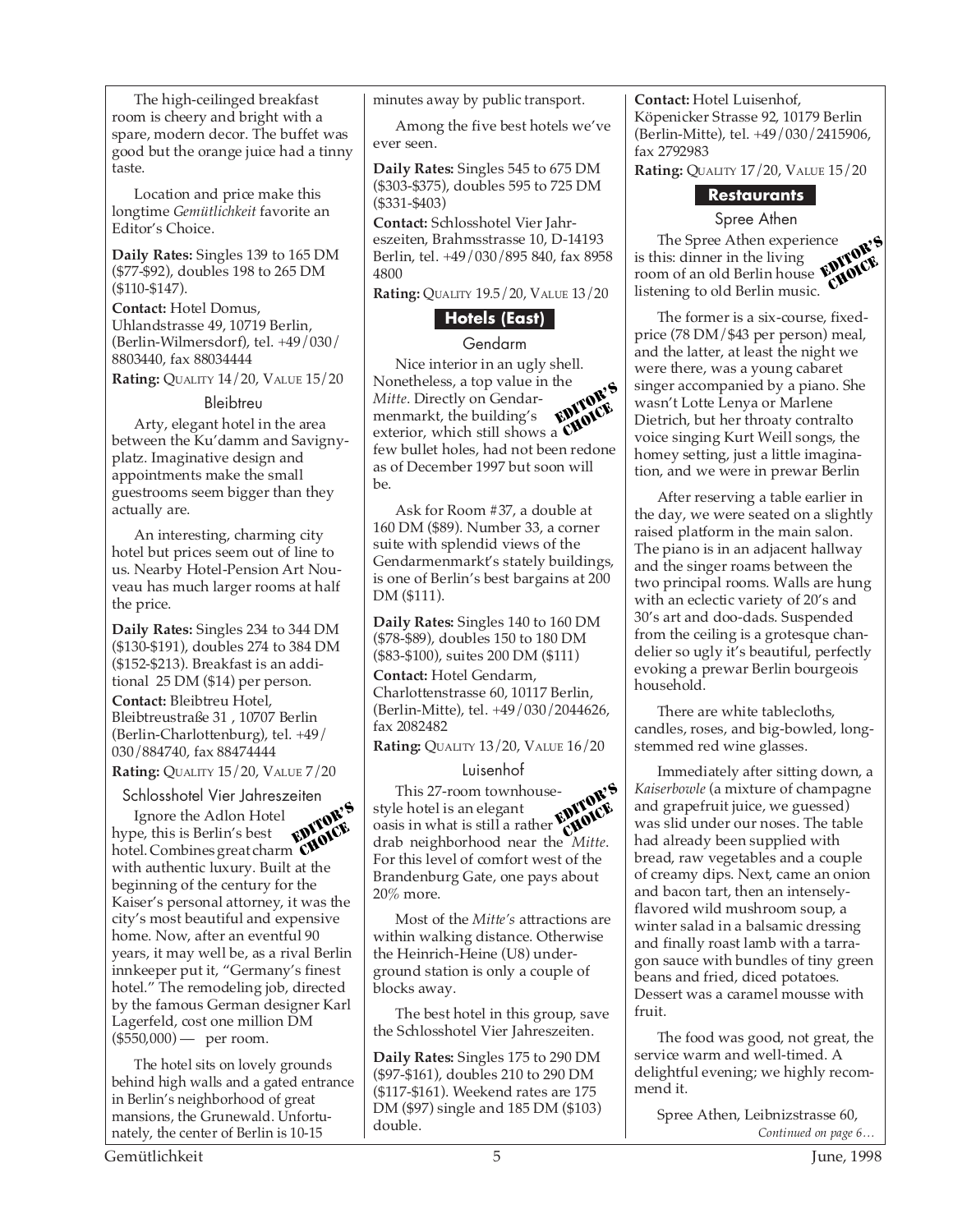#### *BERLIN Continued from page 5*

D-10629 Berlin, tel. +49/030/324- 1733. Reservations advised. **Rating:** QUALITY 12/20, VALUE 12/20

#### Die Möwe

Die Möwe is ideal for those seeking good food at affordable prices and an elegant, dress-up night out. It is located on the second floor of the Festhalle, behind the Memorial to the Victims of Fascism, in the city's *Mitte*.

Decor is formal and rather grand; dim lighting, red banquettes, white tablecloths, very tall windows on two sides, huge oval mirrors, and candles in hurricane glass covers. There is a pianist and waiters are formally dressed.

A better than average degree of creativity and refinement marked the dishes we chose: salad with terrine of goose; baby wild pig with sauteed carrots, turnips, and three mashed potato cakes flavored with parsley and ham; and roast lamb in a peppery tarragon sauce with crunchy pan-fried potatoes. Without beverages the meal for two persons was 83 DM (\$46), a very good value. A bottle of middling Bordeaux, Chateau Listrac, cost 69 DM (\$38).

Am Festungsgraben 1, D-10117 Berlin (Mitte), tel. +49/030/ 201 2039, fax 201 2081. Reservations advised.

**Rating:** QUALITY 14/20, VALUE 14/20

# Hardtke's

A Berlin institution, well-known even before WWII: old men waiters, traditional food and smoky "old-Berlin" atmosphere. There was a big glitch the night we were there; the computer went *kaput* and we were invisible to waiters for at least 20 minutes. When the food finally did

come we waited another 10 minutes for something to drink with it.

In a word, service was lousy, but perhaps that was because of the computer problem.

A little band — guitar, saxophone, accordion — came through, played one number in our room and then passed the hat. A young woman moved from table to table giving away free cigarette samples.

This place is no bargain. A decent, greaseless, *Wienerschnitzel* with

# **Oh, The Night Life**

Ewige Lampe

*T* his hole-in-the-wall bar/jazz club in the upmarket Savignyplatz neighborhood recently provided a couple of *Gemütlichkeit* staffers two tremendously enjoyable evenings of music. A Friday night series of blues performers was almost as good as the New Orleans-style jazz ensemble the following evening. A modest five DM (\$2.77) paid the cover for two persons on Saturday and on Friday there was no charge. EDITOR'S **CHOICE** 

The tiny bar opens to a larger showroom with a small stage and table seating for perhaps 50 to 75 persons. In two nights we never got there early enough to sit down except at the bar where you can hear the music but can't see much of the performers. The tunes begin at 9pm and end about 1am. The bands on both nights were absolutely first-rate.

A rushed but friendly bartender and one nonstop waitress, both of who recognized us on our second visit, served the entire mob. Some food is available and a small beer will set you back about \$3. This is not a see-and-be-seen place or a chatty social bar; people come to hear the music, not to talk. For those who like blues and jazz, Ewige Lampe is big fun.

Ewige Lampe, Niebuhrstr. 11a, tel./fax +49/030/324 3918.

roast potatoes and salad cost 29.5 DM (\$16.38), and a somewhat chewy *Jägerschnitzel* in a thick mushroom gravy and pommes frites is 23.5 DM (\$13). Budvar, the Czech beer is 6.5 DM (\$3.61).

Hardtke's, Meinekestrasse 27a, tel. 881 9827.

**Rating:** QUALITY 10/20, VALUE 8/20

# **Odds and Ends**

Cafe Lebensart Just east of the Adlon Hotel on Unter den Linden. Pleasant, bistrostyle place that's good for lunch. A small (.3 liter) beer was 4.5 DM (\$2.50), housemade tomato soup 6.9 DM (\$3.38), a platter of *Erbensupe mit Wurst* 7.5 DM (\$4.16), and *Bockwurst* with potato salad 9.5 DM (\$5.27). Lunch for two cost 32 DM (\$18).

Cafe Lebensart, Unter den Linden 69-73.

#### Besenwirtschaff

Funky, cozy wine bar on Uhlandstrasse near the Hotel Domus. Good place for a late beverage, dessert or

light meal. Art on the wall is for sale. Desserts and drinks are about 5 DM (\$2.77).

Besenwirtschaff, Uhlandstrasse between Ku'damm and Pariser Platz

#### Hamlet

For a very late-night snack or final-final beverage on Uhlandstrasse, Hamlet has a slick 90s bistro atmosphere and is open until 3am. More chic and more expensive than homey Besenwirtschaff just up the street.

Hamlet, Uhlandstr. 47, tel. 882 1361

#### Café-Restaurant Weitzmann

A pleasant lunch or drink stop in the Prenzlauer district (Prenzlauer, we are told, is the trendy neighborhood of the 90's; Kreuzberg was the place of the 80's). A small beer (.3 liters) was 3.8 DM (\$2.11) and coffee was 3 DM (\$1.67).

Café-Restaurant Weitzmann, Husemannstr. 2, tel. 442 7125 **M** 

#### *EUROPE BRIEFING Continued from page 1*

(Von Eiff Str. 37+41, D-63456 Hanau-Steinheim, tel. +49/06181/64880, fax 648839) for the "last night" before a flight home from the Frankfurt Airport. The hotel, which is familyowned and has a welcoming private home atmosphere, has just notified us of new rates: singles 100 to 130 DM (\$56-\$72), doubles 130 to 150 DM (\$72-\$83).

Gemütlichkeit 6 June, 1998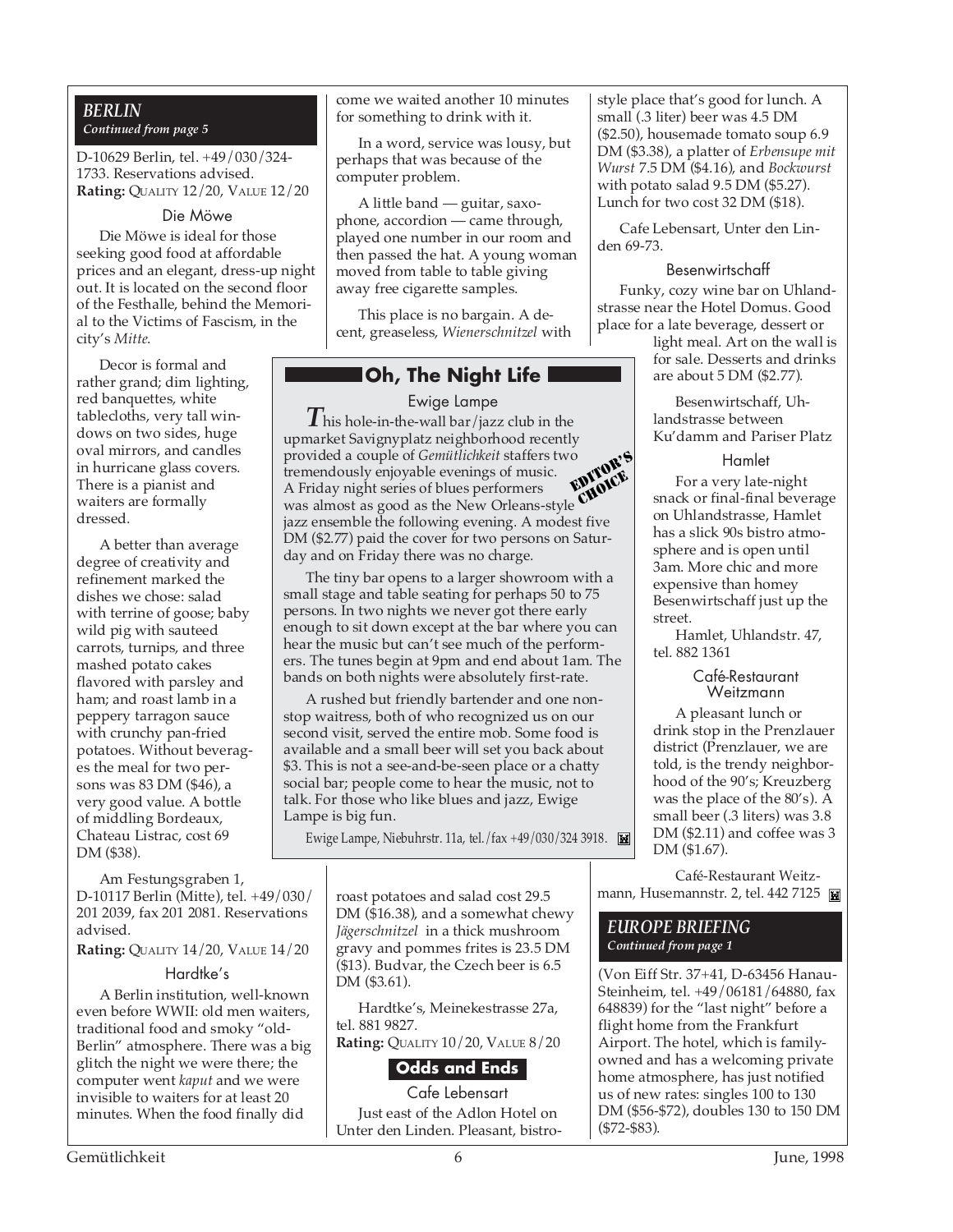■ The Friedrichshafen **Technik und Kunst Museum** (Technology and Art) is principally known for its displays of lighter-than-air ships. The main attraction is the 130-footlong reconstruction of a section of the Zeppelin LZ 129 Hindenburg in its original size. One boards by a gangway and can wander through authentically-equipped passenger and crew areas. The illusion of a Zeppelin ride is perfectly staged. The museum is open Tuesday-Sunday, 10am-6pm Contact: Tourist-Information, Bahnhofplatz 2, D-88045 Friedrichshafen. Tel. +49/07541/ 30010, fax 72588.

■ This summer, the **Kempinski Hotel** group offers special "Rendezvous Rates" for a minimum twonight stay, one of which must be a Saturday. The program also includes a welcome gift, phone credits, luxury airport transport at "special prices," late checkout, a free bottle of wine with a meal purchased at the hotel, and other perks. Sample per night prices include **Kempinski Hotel Vier Jahreszeiten Munich**, 314 DM (\$175); **Kempinski Hotel Elephant Weimar**, 225 DM (\$125); **Kempinski Hotel Sporting Club Berlin**, 233 DM (\$129); **Kempinski Hotel Gravenbruch Frankfurt**, 261 DM (\$145). Booking: 800-426-3135.

■ Michelin has added *Green Guides* for **Berlin** and **Vienna** to its list of products. Both guides use the star system to rate sights: three stars is "highly recommended," two stars is "recommended" and one star is "interesting." The books are priced at \$16.95 each.

■ **Automobile travelers to Austria and Switzerland** need be aware that special windshield stickers — called "vignettes" — are required for travel in those countries. Switzerland requires them for Autobahn driving; Austria requires them on all roads. It has been reported that enforcement of the vignette laws is vigorous in both countries and fines are steep for noncomplying motorists. The stickers can be purchased at border crossings. A one-week pass in Austria costs about \$6. In Switzerland the price for the annual vignette is about \$27.

■ For travel during the period Sept. 7 - Oct. 31, 1998, **Avanti Destinations** offers a **7-day drive and rail package to Switzerland** which includes nonstop San Francisco to Zürich roundtrip air on **Swissair**, six nights hotel, daily breakfast and dinner, a rental car for seven days and a rail excursion to the Jungfraujoch. The cost with air is \$1,699 per person or \$949 land only. Contact: Kendra Phillips or Gretchen Beck at 800-422-<br>5053. 5053.



# **German Hotels**

Our favorite first night hotel when arriving via the Frankfurt airport is **Haus Lipmann** (Marktplatz 3, D-56814 Beilstein/Mosel, tel. +49/2673-1573, fax +49/2673-1521), in Beilstein on the south bank of the Mosel River.

Overlooking the river and ferry landing, Haus Lipmann is small with a friendly staff, excellent wine and good food. Somewhat cellar-like and illuminated mainly with candles, a newly added *Weinstube* in an old building behind the hotel is a great way to while away a rainy afternoon. Rooms in the main hotel are unique, many with exposed beams. Most have balconies overlooking the river but be sure to make this request. No credit cards. Confirm reservations by phone the day before arrival. English spoken. We paid 150 DM (\$83), breakfast included.

A three-day stay at the **Gutshotel des Weingutes von Kesselstadt** (Balduinstr. 1, D-54347 Neumagen-Dhron, tel. +49/6507 2035, fax +49/ 6507 5644) (*Gemütlichkeit,* October 1988) was wonderful. The hotel and apartment remain exactly as described. Food, staff and wine are all excellent.

Not much English is spoken but they bring out a huge multilingual culinary dictionary and your host asks permission to join you at your table to help interpret the menu!

The hotel has its own wine label

which is excellent but pricey. (Visit Edgar Hermes, a vintner in the nearby village of Trittenheim. Ring the bell and someone will show you into the tasting room, a converted garage. Don't be deterred by the fact that you are at a private home on a village street. There is a sign. You will be hooked and carry home many bottles of their excellent wines. Trust me!) The apartment rented for 200 DM (\$111), breakfast included.

A great find in Munich, the **Hotel Acanthus** (An der Hauptfeuerwache 14, D-80331 Munich. Tel. +89/ 231880, fax +89/2607364) is a 5 minute walk from the Sendlinger Tor and the U-Bahn. The friendly staff speaks excellent English and the breakfast buffet is the best we have had in Germany.

Rooms, though small, are comfortable and the entire hotel is spotless and attractively decorated. There are two price ranges. At the time of our booking the Rustikana rooms rented for 165 DM (\$92) and those with an Alba Rose theme for 195 DM (\$108), breakfast buffet included. Parking in the underground garage is an additional 15 DM (\$8) per day (reserve in advance, limited spaces).

Ask for #505, a somewhat larger rear corner room with an Alba Rose theme. There is no restaurant but the bar is open 24 hours a day!

A disappointment: **Romantik Hotel Bierhütte**. We had long awaited a visit to this hotel and were sorely disappointed.

 The reception staff was pleasant and helpful, but our room in one of the annexes was a definite disappointment. One step up from an old Holiday Inn, the bathroom was done in ugly green tile. The room itself was nothing special and also reminiscent of a nondescript American motel room.

 The biggest problem was the service at dinner. We normally do not opt for half-board but for some reason decided to try it. This must have been our mistake because the service was perfunctory and indifferent at best. We had ordered a glass of wine with dinner.

*Continued on page 8…*